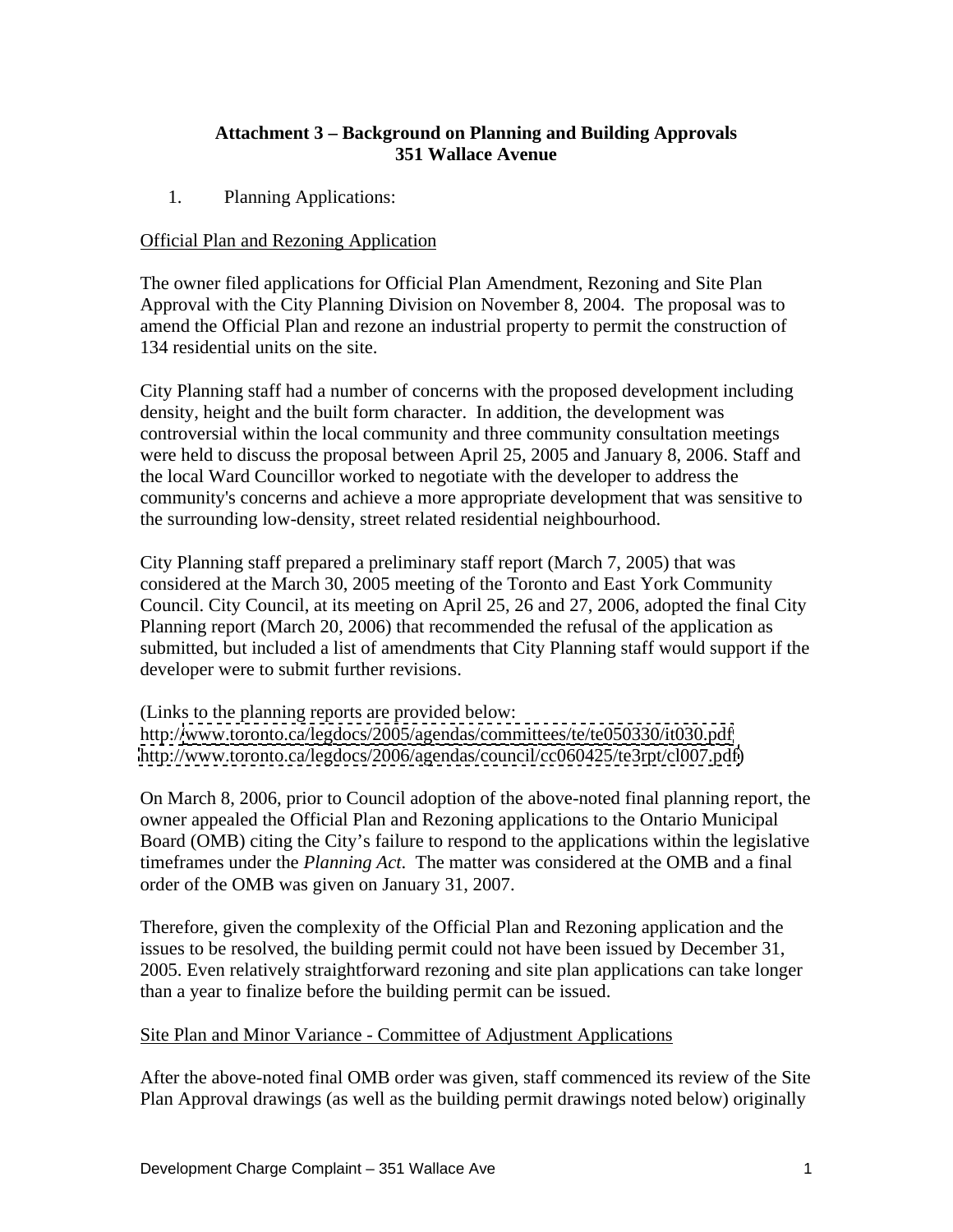submitted in 2004. The Site Plan Approval drawings were submitted for circulation to City staff and external agencies for comment on several occasions. The visitor parking spaces at grade as shown on the Site Plan drawings did not comply with the minimum size requirements in the Zoning Bylaw and therefore a Minor Variance application was required. This application was approved by the Committee of Adjustment (application submitted on July 29, 2008 and approved on October 8, 2008).

The owner subsequently filed a second application with the Committee of Adjustment on September 22, 2009 to reduce the width of the driveway to allow the visitor parking spaces, planters, stairs and pedestrian walkway to be maintained so as not to encroach into the driveway. The Committee of Adjustment approved this application on November 24, 2009. As a condition of approval, an amendment to the existing Section 37 Agreement registered on title would be required (this requirement has now been completed).

As of the date of writing of this report, the Notice of Approval Conditions (NOAC) has been granted (August 2008), however, final Site Plan Approval has not been granted as the owner is fulfilling the pre-approval conditions in the NOAC.

2. Building Permit Applications:

The owner submitted a building permit application to the City on December 31, 2004. This permit application was for a proposed residential development project consisting of 134 stacked townhouse units located in seven construction blocks. The proposal would replace a warehouse building that was demolished under demolition permit number 01- 26370 (issued on May 28, 2001).

The main building permit application (submitted in 2004) could not be issued by December 31, 2005 because additional planning approvals were required (e.g. the existing Official Plan designation and zoning on the lands did not allow for the proposed residential use and Site Plan Approval had not be obtained). Toronto Building staff commenced its review of the building permit application after the OMB issued its final order on the planning applications in January 2007 (discussed above). This building permit, however, still could not be issued (and has not been issued) due to outstanding

planning approval matters noted earlier.<br>The owner submitted building permit applications to compartmentalize the construction, including a foundation and drain permit, on July 21, 2008. The foundation permit was issued on October 10, 2008 (development charges are payable upon issuance of a permit allowing for construction above grade, and thus no charges were payable prior to issuance of the foundation permit).

As a result of outstanding planning matters, the owner submitted a conditional building permit application on November 10, 2009. This conditional building permit was issued on November 24, 2009 after payment of all applicable fees, including development